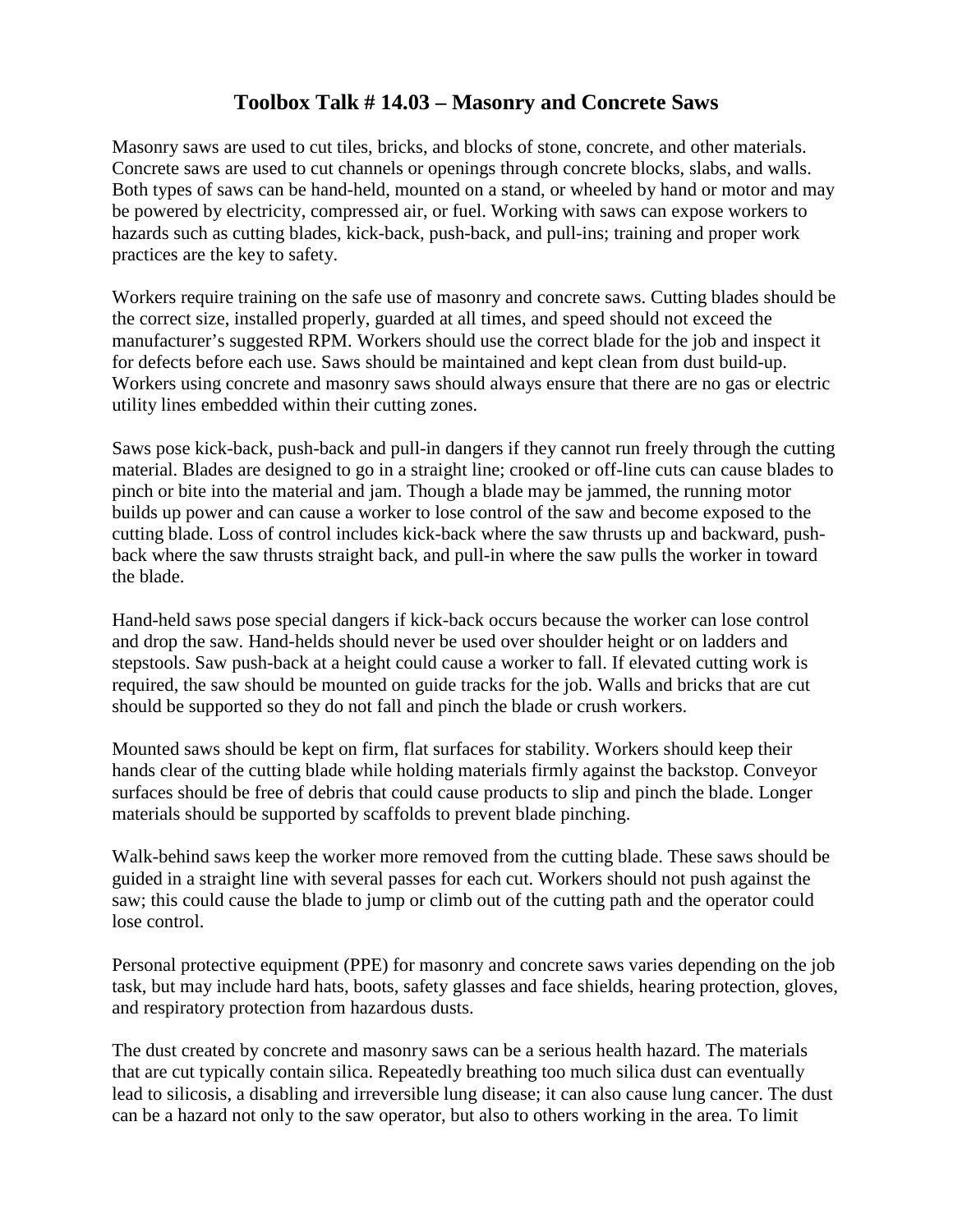exposures, control dust with a water spray directed at the cutting area. Alternatively, local exhaust ventilation, with a hood attached directly to the saw, can capture most of the dust generated. The saw may come with the appropriate attachments for water or exhaust ventilation, or it may need some retrofitting. If these control methods are not possible, respirators can provide adequate protection, but only if selected and used properly. Even with control measures in place, workers may still need to wear respirators. For more guidance, consult with an industrial hygienist or other safety and health professional.